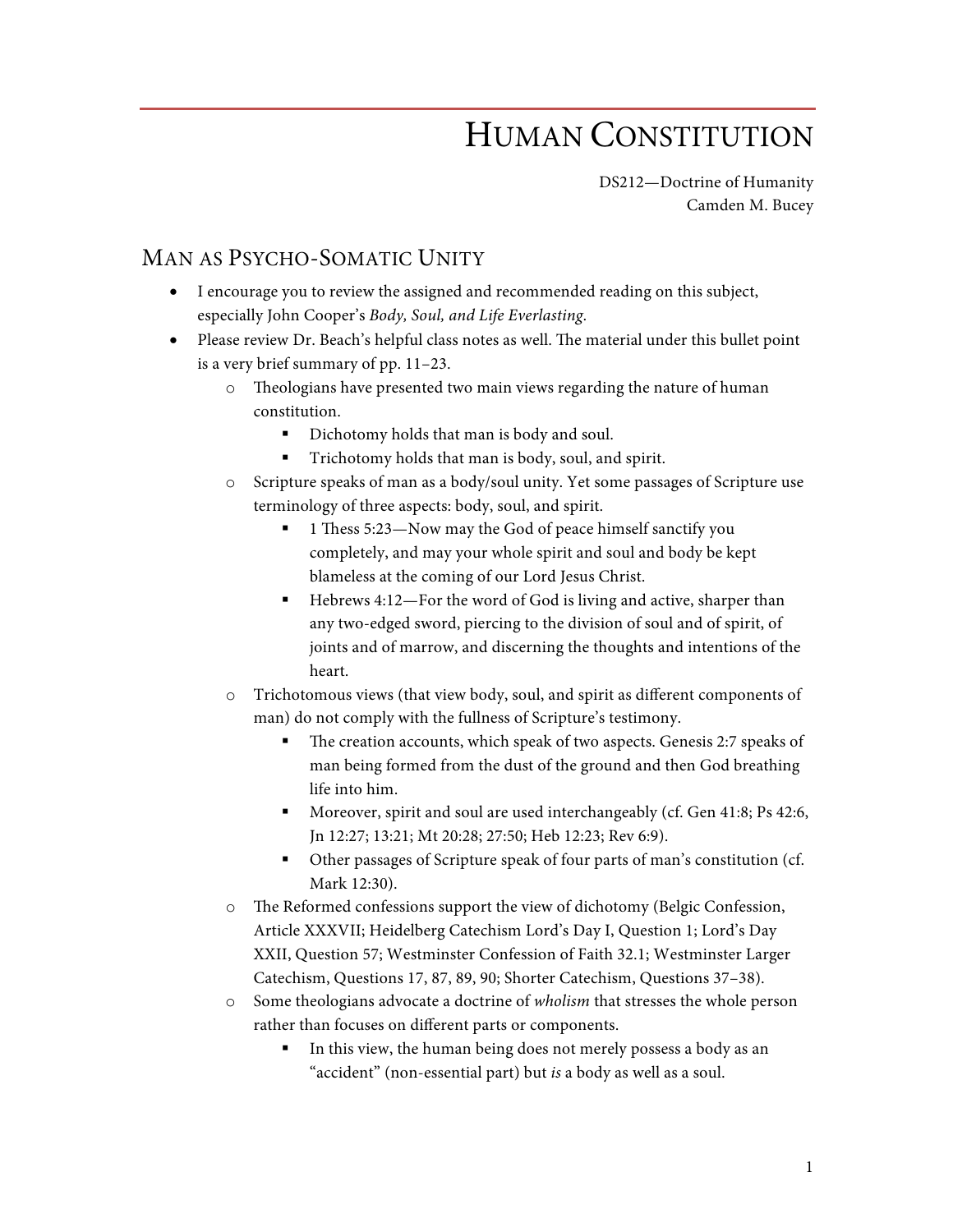- **•** This view may struggle to do justice to the intermediate state in which man dies physically though does not cease to exist. But it is strong on emphasizing the unity of what God has created in his image.
- o In philosophical terms, it's best to consider the position of dichotomy as *holistic dualism*. We should not isolate one aspect of man's constitution, yet we must always maintain that man is properly a psycho-somatic (soul-body) unity.
- The Origin of the Soul
	- o Two main theories exist as to the immediate origin of the soul: creationism and traducianism.
		- Preexistence is a third theory of the "origin" of the soul. Versions of this view are found in Plato and Origen.
		- **•** These views have been rejected as orthodox.
	- o Traducianists deny that the soul is created, but see it as something derived from one's parents.
		- § "Traducianism" comes from the Latin *ex traduce*, which means something akin to "out of transmission" or "passed on."
			- This view assumes that God only works through means.
			- As a man and woman procreate, the soul is produced according to a law of generation in a way similar to how the body is formed.
			- God is not immediately involved in the origination of a soul any more than he is with the body.
		- Traducianists do not appeal to Scripture, since no passage explicitly teaches on this point.
		- As we will see in future lectures, this view is similar to realist and mediated views of the imputation of Adam's sin.
	- o Creationists maintain that God creates the soul immediately and directly at the time of conception. They deny that the soul is generated or otherwise derived from the parents.
		- Body and soul are represented as different substances. Man's body was formed from the dust.
		- § His soul was breathed into him by God. His soul is from God immediately, underived.
	- o Scripture maintains that the soul is immaterial and indivisible. The traducian view requires some way of passing the soul onto to one's progeny.
	- o Furthermore, as with realist views of imputation, traducianism calls into question the impeccability of Christ, who would seem to have a corrupt body and soul in their view.

## PHILOSOPHY OF MIND

- Faculty Psychology and the Unified Operations of the Soul
	- o The Christian tradition has often used the language of the intellect, will, and emotions to speak of the human person. These are called "faculties."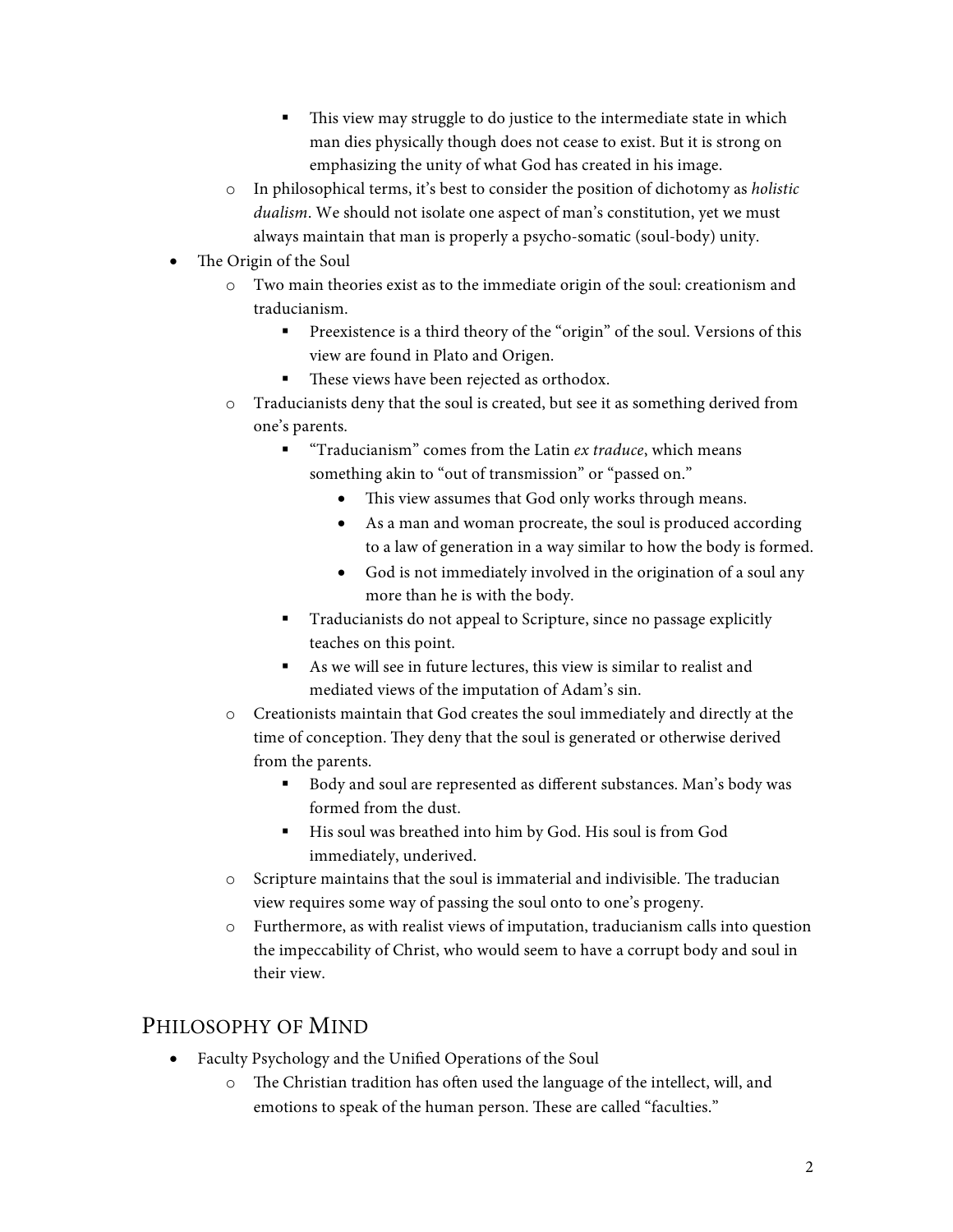- The intellect is a person's rational ability, his thinking and knowing.
- The will is his determination to choose one thing over another.
- The emotions are his dispositional feelings, such as love, joy, anger, etc.
- o Augustine uses this philosophical framework for discussing the human personality. Edwards speaks of the affections, which for him, are animated emotions. Pure emotions would be animal spirits.
- Philosophical Terms (from Edward Feser's glossary in *Philosophy of Mind1* )
	- o **Aristotelian realism**—Aristotelian realism, like **Platonic realism**, takes **forms** (for example, the forms of tables, chairs, and animal and human bodies) to be in some sense real and irreducible to physical properties, but unlike Platonic realism it also holds that in general, forms exist in some sense only "in" the physical substances they inform.
	- o **Behaviorism**—A philosophical theory which holds that for a creature to exhibit mental states or capacities is just for it to have certain behavioral dispositions. The theory is sometimes called "logical behaviorism" or "philosophical behaviorism" to distinguish it from behaviorism in psychology, which is the view that a scientific approach to the study of the mind ought to eschew inner states and processes and focus on outward behavior.
	- o **Dualism**—Dualism holds that **mind** and **matter** are equally fundamental aspects of reality, neither reducible to the other. Two main versions are usually distinguished: *substance* dualism, which holds that there are two fundamental kinds of **substance**, namely **mental** substance and **physical** substance; and *property* dualism, which allows that there is only one fundamental kind of substance, namely physical substance, but holds that physical substance nevertheless has two fundamental kinds of **property**, namely, physical properties and mental properties. But **Thomistic dualism** would seem to be yet a third variety.
	- o **Form**—The form of a thing is its organizational structure; something irreducible to the sum of its parts. **Platonic realism** about form holds it to exist completely independently of either the **mind** or the **material** world. **Aristotelian realism** takes it generally to exist in some sense only "in" the things it informs.
	- o **Functionalism**—Functionalism holds that **mental** states and processes can be analyzed in terms of the causal relations they bear to those environmental influences on the body that typically generate them, to the behavioral tendencies they in turn tend to generate, and to the other mental states they are typically associated with. The specific set of causal relations a particular mental state bears to these other elements is commonly said to constitute its "functional role."
	- o **Hylomorphism**—Hylomorphism holds that all **physical** substances are composites of **matter** and **form**, and that in the case of a living thing, its **soul** is to be identified with the form of its **body**.
	- o **Material**—Material things are those composed of **matter**.

 <sup>1</sup> Edward Feser, *Philosophy of Mind: A Beginner's Guide* (Oxford: Oneworld Publications, 2008), 241–258.